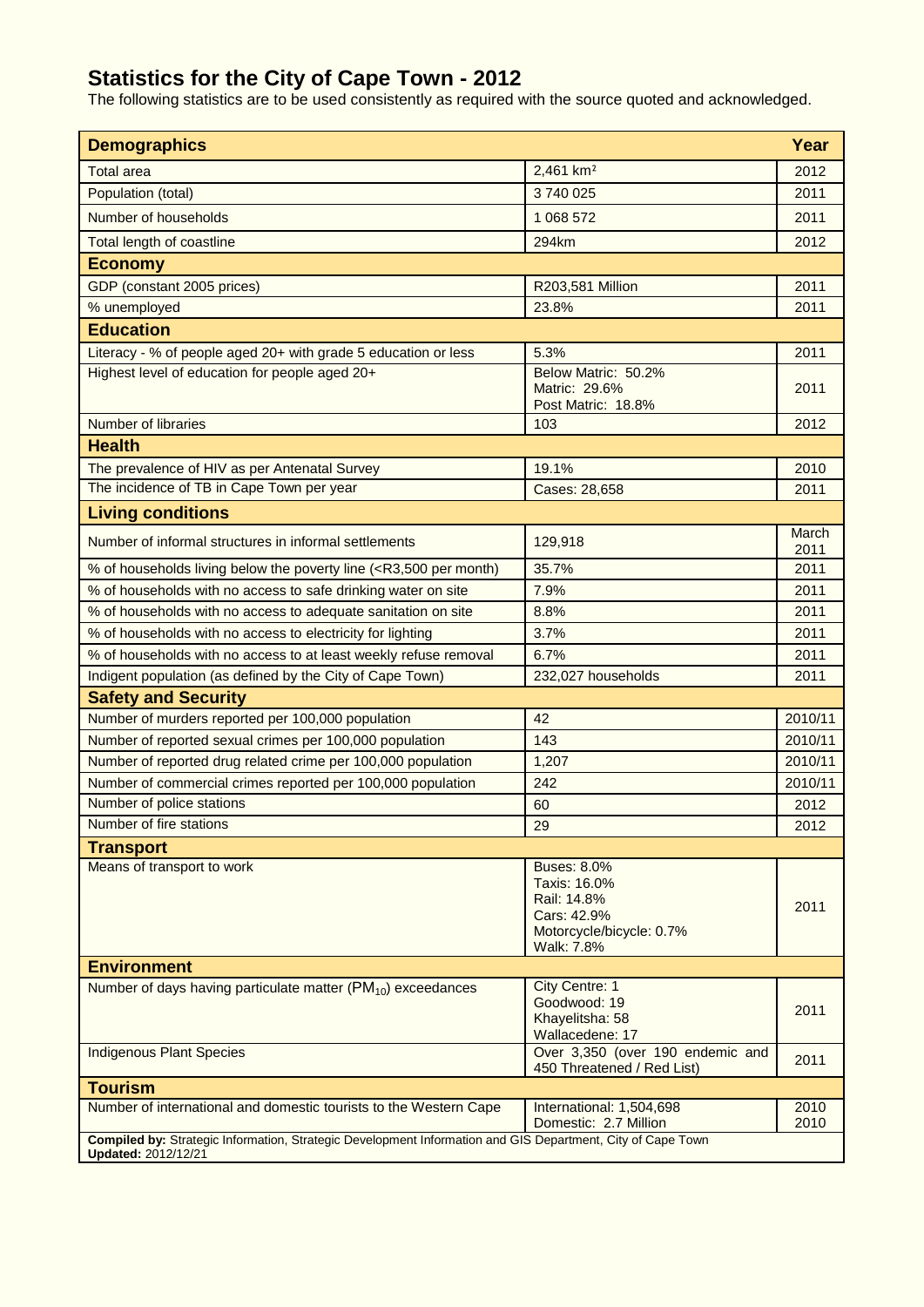| <b>Demographics</b>                                               |                                                                                             |                                                                                                                                                                                                                                                                                                                                                                                                                                                      |  |  |
|-------------------------------------------------------------------|---------------------------------------------------------------------------------------------|------------------------------------------------------------------------------------------------------------------------------------------------------------------------------------------------------------------------------------------------------------------------------------------------------------------------------------------------------------------------------------------------------------------------------------------------------|--|--|
| <b>Total area</b>                                                 | The area of the City of Cape Town.                                                          | The area of the City of Cape Town.                                                                                                                                                                                                                                                                                                                                                                                                                   |  |  |
| Population (total)                                                | The population of Cape Town -<br>2011 Census.                                               | The population of Cape Town - 2011 Census.                                                                                                                                                                                                                                                                                                                                                                                                           |  |  |
| Number of households                                              | The number of households in Cape<br>Town - 2011 Census.                                     | The number of households in Cape Town - 2011 Census.                                                                                                                                                                                                                                                                                                                                                                                                 |  |  |
| Total length of coastline                                         | The length of the coastline in the<br>City of Cape Town.                                    | The length of the coastline in the City of Cape Town.                                                                                                                                                                                                                                                                                                                                                                                                |  |  |
| <b>Economy</b>                                                    |                                                                                             |                                                                                                                                                                                                                                                                                                                                                                                                                                                      |  |  |
| <b>GDP</b>                                                        | The contribution of the City of Cape<br>Town to the GDP of the Western<br>Cape.             | The contribution of the City of Cape Town to the GDP of the<br>Western Cape at constant 2005 prices.<br>Source: Global Insight.                                                                                                                                                                                                                                                                                                                      |  |  |
| % unemployed                                                      | The percentage of the economically<br>active population in Cape Town that<br>is unemployed. | The percentage of the economically active population in Cape<br>Town that is unemployed. The definition of unemployed<br>persons are those, aged 15 to 64 years, who were not<br>employed in the week of the survey, actively looked for work<br>or tried to start a business in the four weeks preceding the<br>survey interview and were available for work i.e. would have<br>been able to start work or a business in the week of the<br>survey. |  |  |
| <b>Education</b>                                                  |                                                                                             |                                                                                                                                                                                                                                                                                                                                                                                                                                                      |  |  |
| Literacy - % of people aged 20+ with grade 5<br>education or less | the adult<br>The<br>percentage<br>of<br>population who are<br>functionally<br>illiterate.   | The percentage of the adult population (those 20 years and<br>older) who have not completed at least Grade 6.                                                                                                                                                                                                                                                                                                                                        |  |  |
| Highest level of education for people aged 20+                    | The highest level of education<br>achieved by those 20 years and<br>older.                  | The highest level of education achieved by those 20 years<br>and older.                                                                                                                                                                                                                                                                                                                                                                              |  |  |
| Number of libraries                                               | The number of public libraries in<br>Cape Town.                                             | The number of public libraries in Cape Town that are run by<br>the City of Cape Town.                                                                                                                                                                                                                                                                                                                                                                |  |  |
| <b>Health</b>                                                     |                                                                                             |                                                                                                                                                                                                                                                                                                                                                                                                                                                      |  |  |
| The prevalence of HIV as per Antenatal Survey                     | The prevalence of HIV in Cape<br>Town.                                                      | The prevalence of HIV in Cape Town as found through the<br>antenatal survey.                                                                                                                                                                                                                                                                                                                                                                         |  |  |
| The incidence of TB in Cape Town per year                         | incidence<br>of all forms<br>of<br><b>The</b><br>tuberculosis (TB) in Cape Town.            | The incidence (number of cases) of all forms of tuberculosis<br>(TB) in Cape Town.                                                                                                                                                                                                                                                                                                                                                                   |  |  |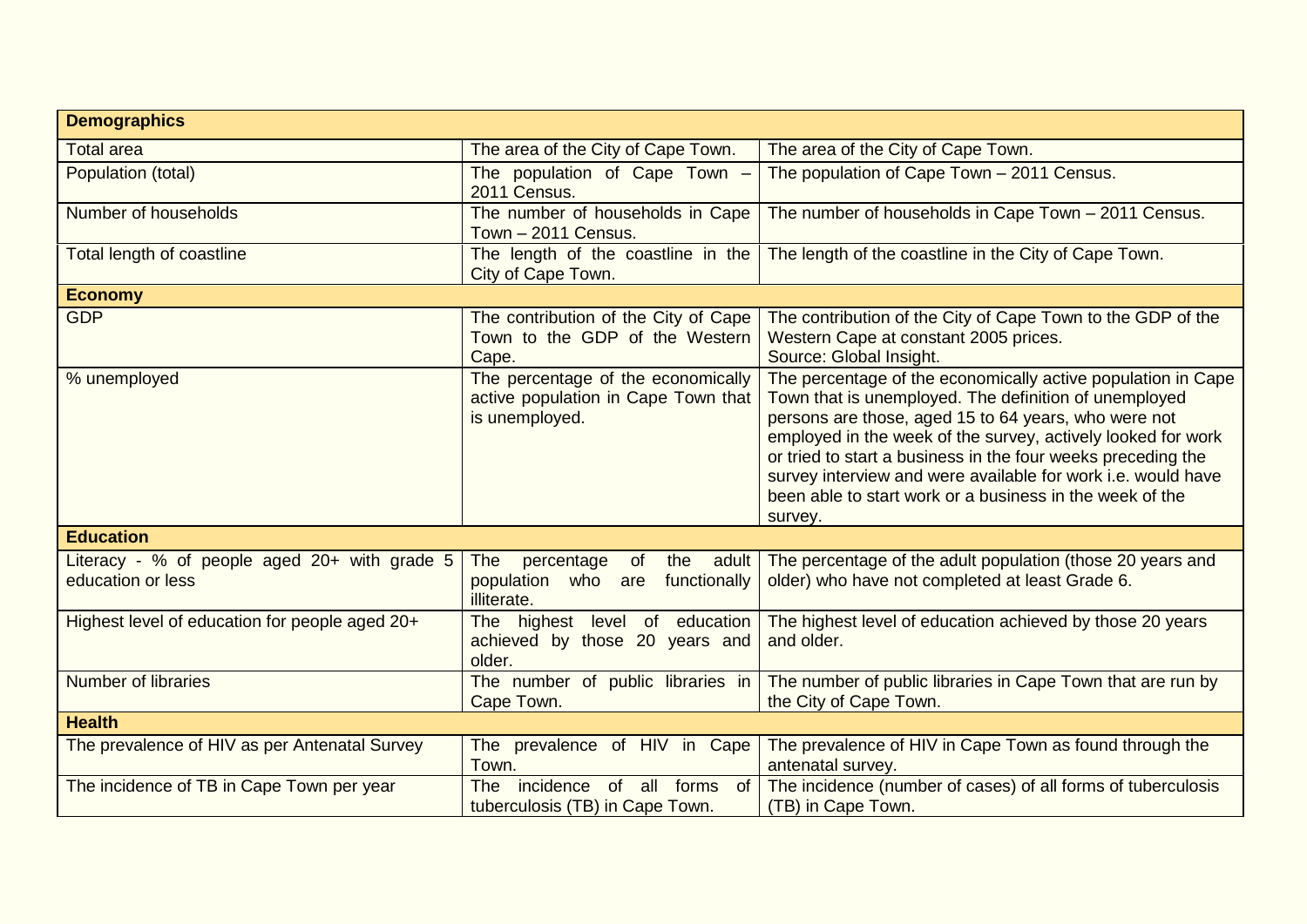| <b>Living conditions</b>                                                 |                                                                                                                                |                                                                                                                                                                                                                                                                                                                       |  |  |
|--------------------------------------------------------------------------|--------------------------------------------------------------------------------------------------------------------------------|-----------------------------------------------------------------------------------------------------------------------------------------------------------------------------------------------------------------------------------------------------------------------------------------------------------------------|--|--|
| Number of<br>informal<br>structures<br>informal<br>in<br>settlements     | The count of structures in informal<br>settlements in Cape Town.                                                               | The count of structures in informal settlements in Cape Town.<br>The structures in the informal settlements are counted from<br>aerial photography taken annually.                                                                                                                                                    |  |  |
| % of households living below the poverty line<br>$(R3,500$ per month)    | The percentage of households in<br>Cape Town where the monthly<br>income is under R3,500.                                      | The percentage of households in Cape Town where the total<br>monthly income is under R3,500.                                                                                                                                                                                                                          |  |  |
| % of households with no access to safe drinking<br>water on site         | The percentage of households in<br>Cape Town with no access to piped<br>water in the dwelling or on the site.                  | The percentage of households in Cape Town with no access<br>to piped water in the dwelling or on the site. This percentage<br>includes households who have access to piped water at<br>community stand pipes or at a neighbour's tap.                                                                                 |  |  |
| % of households with no access to adequate<br>sanitation on site         | The percentage of households in<br>Cape Town who do not have<br>adequate toilets facilities in the<br>dwelling or on the site. | The percentage of households in Cape Town who do not<br>have adequate toilets facilities in the dwelling or on the site.<br>Adequate toilet facilities include all toilets connected to the<br>public sewerage system, toilets connected to septic tanks,<br>chemical toilets and pit toilets with a ventilated pipe. |  |  |
| % of households with no access to electricity for<br>lighting            | The percentage of households that<br>do not use electricity for lighting in<br>their dwelling.                                 | The percentage of households that do not use electricity for<br>lighting in their dwelling.                                                                                                                                                                                                                           |  |  |
| % of households with no access to at least weekly<br>refuse removal      | The percentage of households in<br>Cape Town who do not have<br>adequate refuse removal.                                       | The percentage of households in Cape Town that use<br>communal refuse dumps, own dumps, have nowhere to dump<br>their waste or who have refuse removed less than once a<br>week.                                                                                                                                      |  |  |
| Indigent population                                                      | The number of households in Cape<br>Town registered as indigent.                                                               | Indigent households in Cape Town are all households whose<br>owners have applied for indigent support. In addition all<br>owners of improved properties with a valuation under<br>R300,000 are considered indigent.                                                                                                   |  |  |
| <b>Safety and Security</b>                                               |                                                                                                                                |                                                                                                                                                                                                                                                                                                                       |  |  |
| Number of murders<br>reported<br>100,000<br>per<br>population per year   | The number of murders reported in<br>Cape Town per 100,000 of the<br>population.                                               | The number of murders reported in Cape Town per 100,000<br>of the population.                                                                                                                                                                                                                                         |  |  |
| Number of reported sexual crimes per 100,000<br>population per year      | Number of reported sexual crimes in<br>Cape Town per 100,000 of the<br>population.                                             | Number of reported sexual crimes in Cape Town per 100,000<br>of the population. These include rape and indecent assault.                                                                                                                                                                                              |  |  |
| Number of reported drug related crime per 100,000<br>population per year | The number of reported drug related<br>crimes in Cape Town per 100,000 of                                                      | The number of reported drug related crimes in Cape Town<br>per 100,000 of the population.                                                                                                                                                                                                                             |  |  |